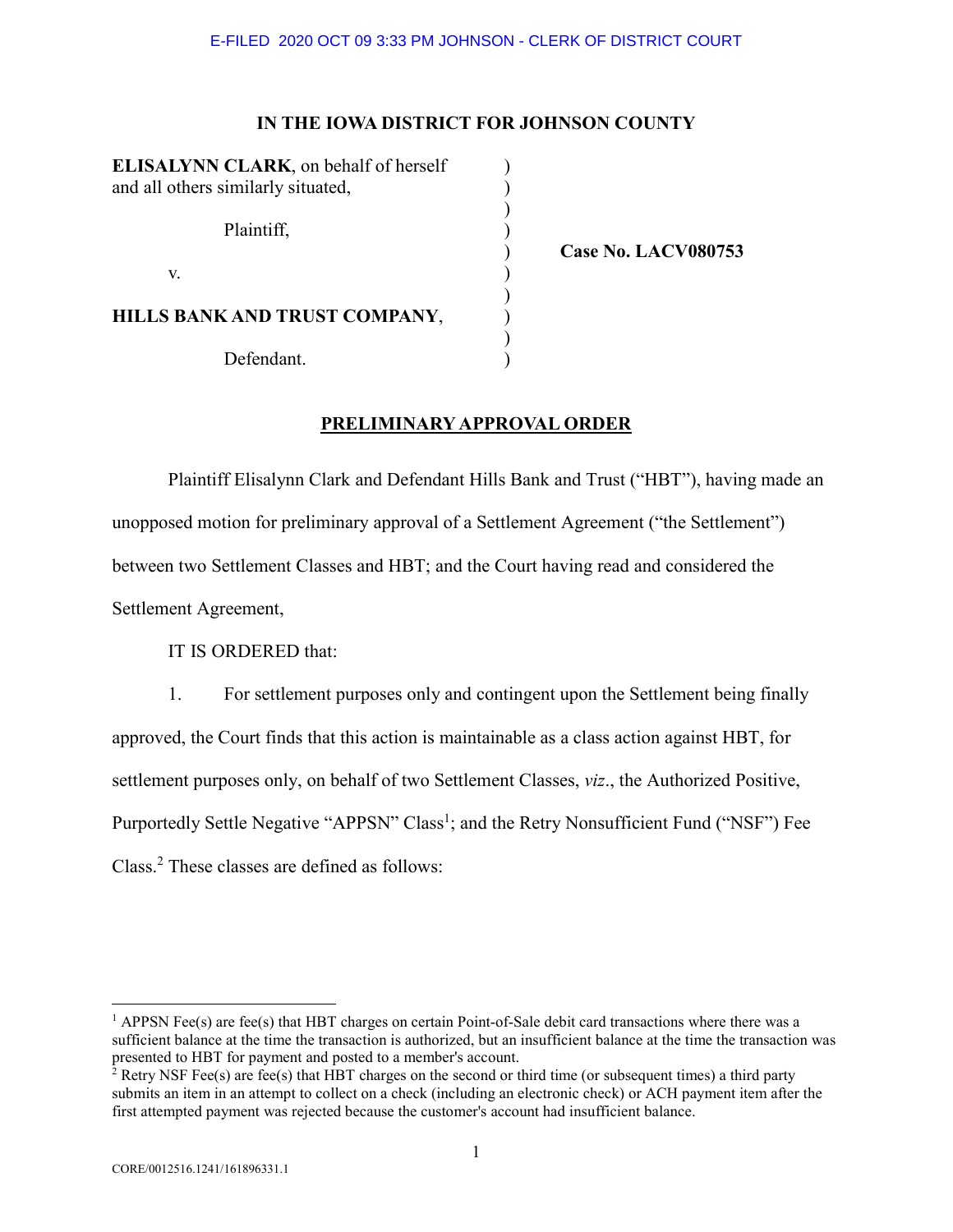- the APPSN Fee Class shall mean those members of HBT who were charged APPSN Fees between January, 2012 and the date of Preliminary Approval of this Settlement.
- The Retry NSF Fee Class shall mean those members of HBT who were charged retry NSF fees between January, 2012 and the date of Preliminary Approval of this Settlement.<sup>3</sup>

2. Subject to Final Approval and the entry of Final Judgment, and for settlement purposes only, the Court finds the prerequisites of I.R.C.P. 1.261 are met and hereby certifies the foregoing defined Settlement Class as a class pursuant to I.R.C.P. 1.262 and 1.263. If such Final Approval of the Settlement is not granted, or if the Settlement Order and Final Judgment as contemplated herein is not entered, this Order of Certification shall be vacated and the parties shall be restored without prejudice to their respective litigation positions prior to the date of this Order of Preliminary Approval.

3. The Court finds that the manner and content of Notice specified in the Settlement Agreement and in the exhibits thereto (the "Notice") will provide the best practicable notice to members of the Settlement Class and satisfies the requirements of due process. Epiq, the thirdparty administrator, shall send the Notice to the email addresses of all members of the Classes who are current members of HBT. For those members of the Classes who are not current members of HBT, or who have not agreed to receive notices regarding their accounts from HBT by email, or who have agreed to receive emails from HBT but such emails are returned undeliverable, Epiq shall mail the Notice to the members of the Classes by first class United

 $\overline{a}$ 

<sup>&</sup>lt;sup>3</sup> Excluded from the Classes are Defendant's officers, directors, affiliates, legal representatives, employees, successors, subsidiaries, and assigns. Also excluded from the Classes are any judge, justice, or judicial officer presiding over this matter and the members of their immediate families and judicial staff.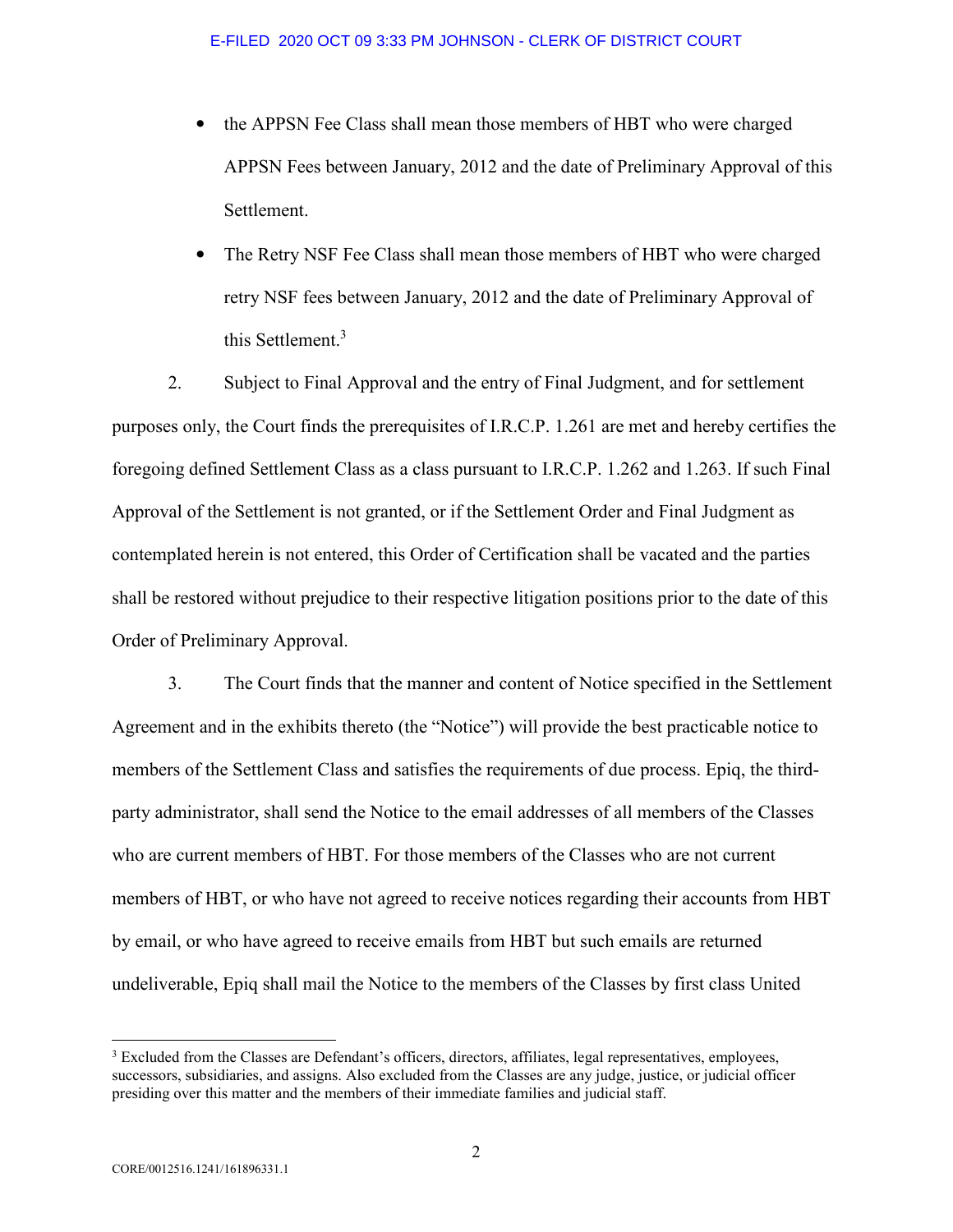States mail to the best mailing address available in HBT's records. This notice will provide the Settlement Class members with the opportunity request exclusion from the Settlement Class. Such opt out rights may be exercised only individually by a Settlement Class Member, and not by any person in a representative capacity. Notice delivery (via either email or first class U.S. mail) shall be complete within 90 days of Preliminary Approval.

4. The Court preliminary and conditionally approves the settlement of the Class claims as described in the Settlement Agreement for the total sum of \$770,000 (the "Settlement Amount"). The payment of Plaintiffs' attorneys' fees and costs, and any payment to Epiq in excess of \$30,000, shall be paid out of the Settlement Fund, as provided in the Settlement Agreement. The Court preliminarily finds the Settlement to be fair, reasonable, and adequate and in the best interests of the Settlement Class Members. The Court also preliminarily finds the manner and method of distribution of the Settlement Fund to be fair, reasonable, and adequate and the best interests of the Settlement Class Members.

5. A Fairness Hearing shall be held before this Court on **June 25, 2021 at 1:30 p.m.** 

**at the Johnson County Courthouse**, to consider and finally determine:

- a. Whether the Settlement should be finally approved by the Court as fair, reasonable, and adequate;
- b. Whether attorneys' fees and expenses should be awarded to Plaintiffs' Counsel;
- c. Whether payment should be made to the Class Representative, as provided in the Settlement Agreement;
- d. Whether the plan of distribution is fair and reasonable; and
- e. Objections, if any, made to the Settlement, or any of its terms.

The fairness hearing may be postponed, adjourned, or continued by order of the Court without further notice to the Settlement Class Members. No later than fourteen days prior to the Fairness Hearing, Class Counsel shall file a Motion for Final Approval of the Class Action Settlement and any motion for Attorneys' Fee, Expenses, and Representative Plaintiff Service Award.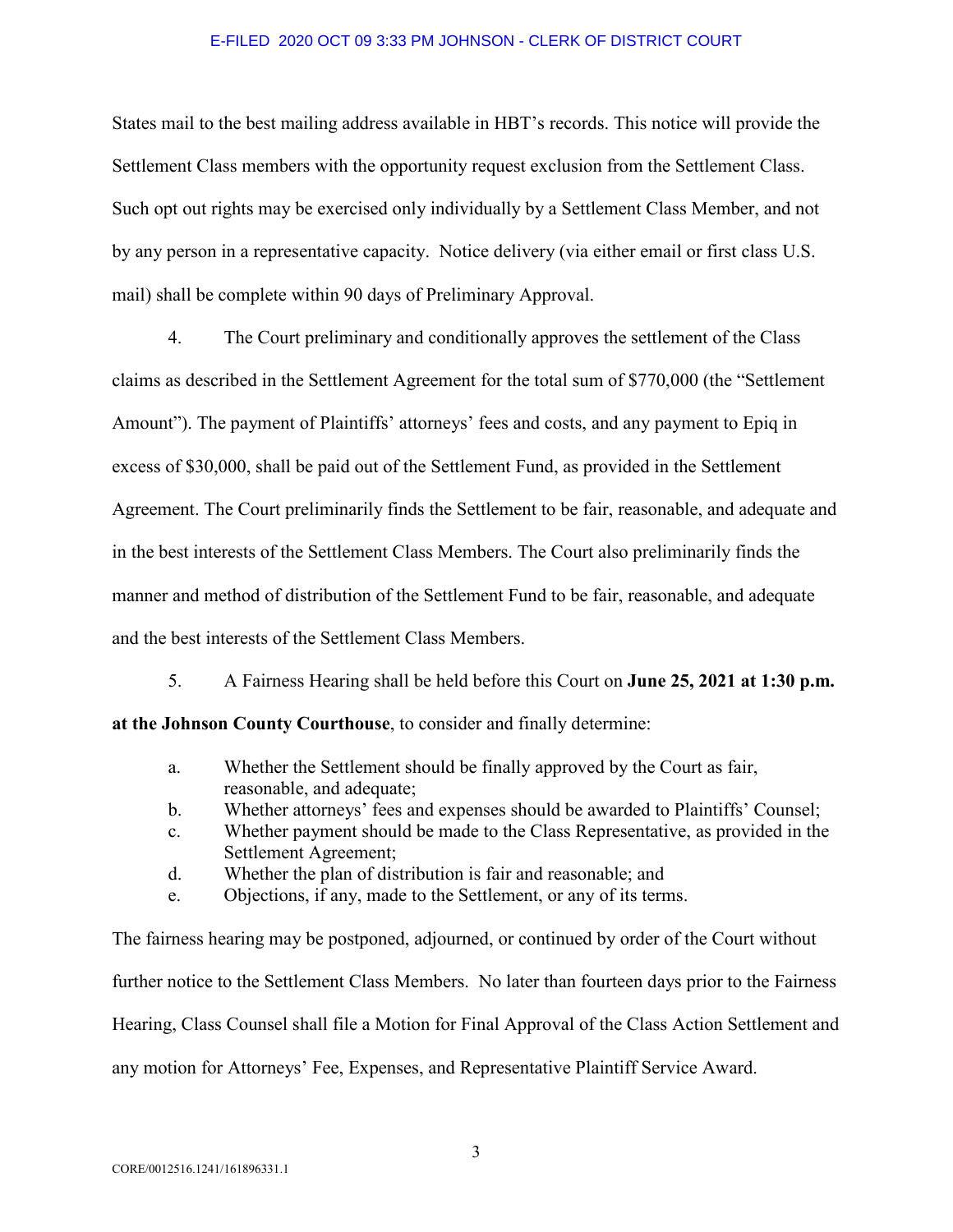6. Any person who wishes to opt out of the Settlement Class must send a written request for exclusion in the manner and to the address provided in the Notice approved above. The written opt out request must be received on or before 60 days after Notice has been delivered, which itself shall occur within 90 days of this Order granting Preliminary Approval.

 7. Any Settlement Class Member who has not requested exclusion and who objects to approval of the proposed settlement may appear at the Fairness Hearing in person or through counsel retained at his or her own expense to show cause why the proposed settlement should not be finally approved as fair, reasonable, and adequate. However, no person (other than named Parties) may be heard at the Fairness Hearing, or file papers or briefs in connection therewith, unless on or before the date 60 days after Notice has been delivered, which itself shall occur within 90 days of this Order granting Preliminary Approval, such person has filed with the Court and served on Class Counsel and counsel for HBT a timely written objection and a notice of intent to appear, in accordance with procedures specified in the Notice. The objection must be postmarked on or before the Bar Date to Object, and must include the following information: (i) A heading referring to the Clark v. Hills Bank & Trust Company Action with the case number No. LACV080753; (ii) The objector's name, address, telephone number, the last four digits of his or her account number (current or former) or Social Security Number, and the contact information for any attorney retained by the objector in connection with the objection or otherwise in connection with this case; (iii) A statement of the factual and legal basis for each objection and any exhibits the objector wishes the Court to consider in connection with the objection; and (iv) A statement as to whether the objector intends to appear at the Final Approval Hearing, either in person or through counsel, and, if through counsel, identifying the counsel by name, address, and telephone number.

4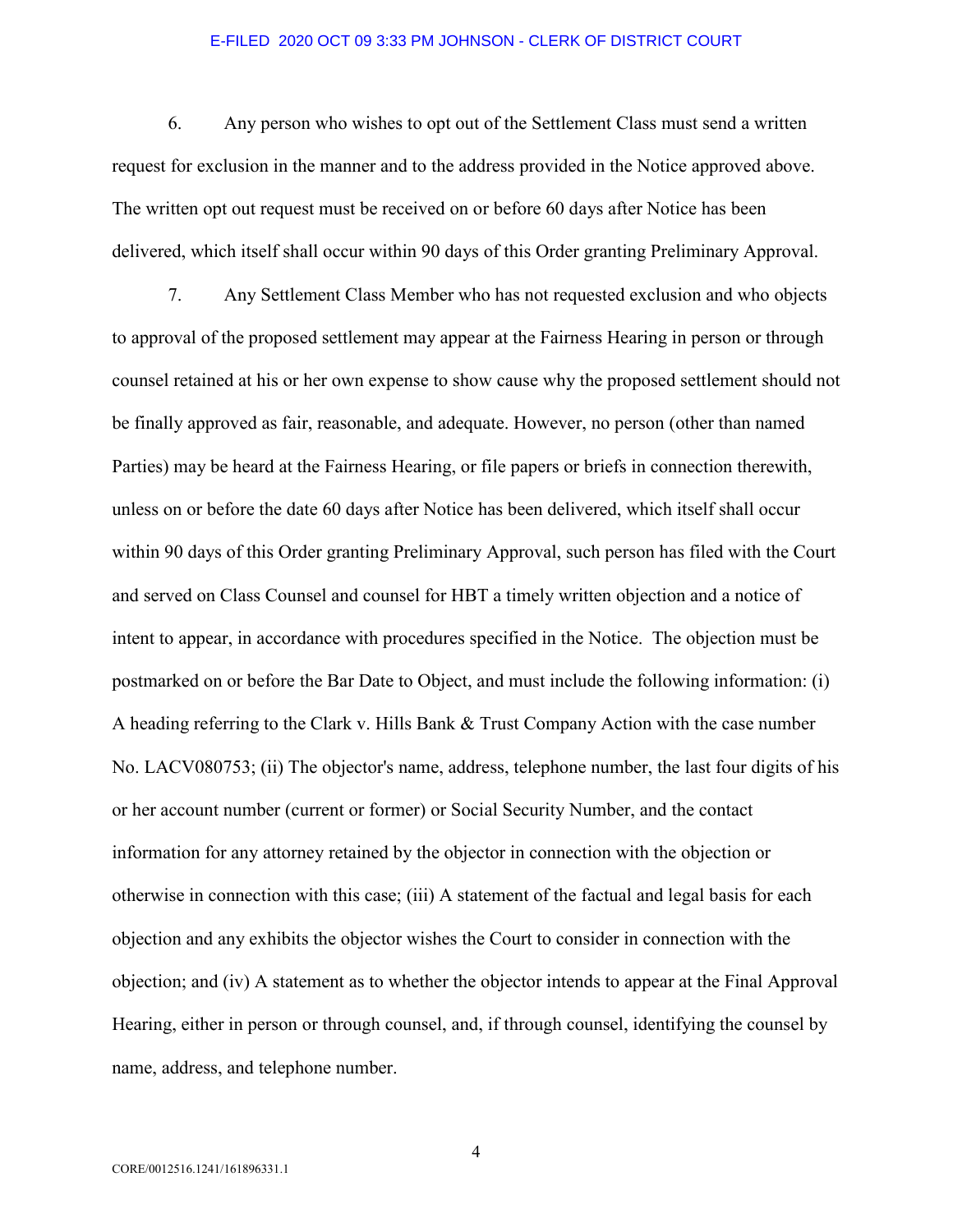Any member of the Settlement Class who does not object to the Settlement in the manner provided herein shall be deemed to have waived any such objection. Counsel for HBT and Class Counsel shall promptly furnish to all other counsel copies of any objection or notice of intent to appear that comes into counsel's possession.

8. Plaintiff shall file a Motion for Final Approval of the Settlement and for Attorneys' Fees, Expenses, and Representative Service Award, no later than 180 days from the date Preliminary Approval is granted.

9. If the Settlement is finally approved, the Court shall enter a Settlement Order and Final Judgment approving the Settlement Agreement incorporating it as the judgment of the Court, which judgment shall be binding upon all members of the Settlement Class who have not previously requested exclusion in accordance with this Order and the terms of the Settlement Agreement.

10. In the event that the proposed settlement reflected by the Settlement is not approved by the Court, or entry of Final Judgment or Final Approval as provided in the Settlement Agreement does not occur for any reason, then the Settlement Agreement, all drafts, negotiations, discussions, and documentation relating thereto, and all orders entered by the Court in connection therewith, shall become null and void, and shall not be used or referred to for any purpose in this Litigation or any other proceeding. In such event, the Settlement Agreement and all negotiations and proceedings relating thereto shall be withdrawn without prejudice to the rights of any of the Parties thereto, who shall be restored to their respective positions as of the date of the execution of the Settlement.

11. Subject to Final Approval, Settlement Class Members who do not timely and properly exclude themselves from the Settlement Class are permanently enjoined, in either an

5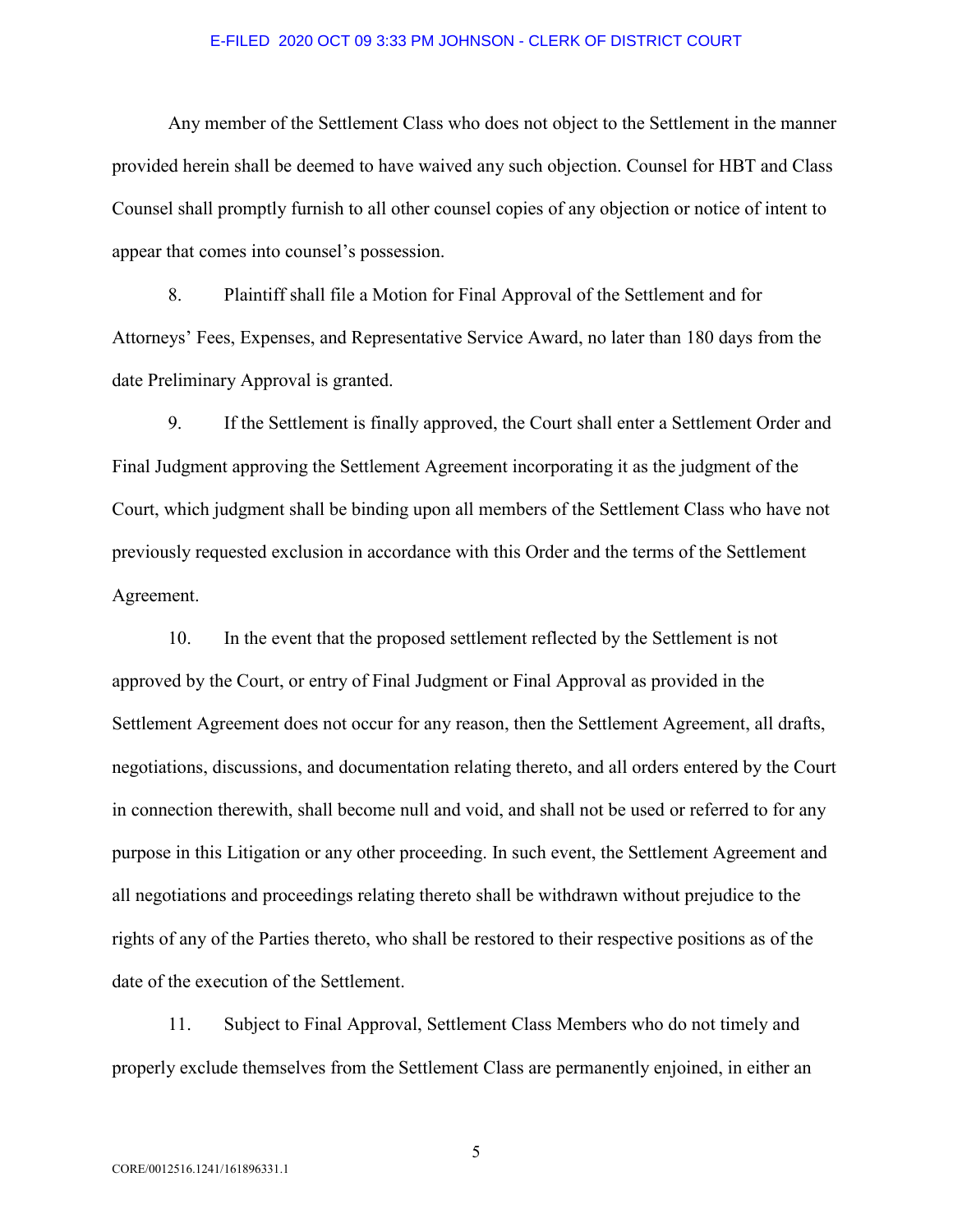individual or representative capacity, from filing, commencing, prosecuting, continuing, litigating, intervening in, participating in as class members otherwise, or seeking to certify a class in, or organizing customers of HBT into a separate class of persons, as a purported class action (including by seeking to amend a pending complaint to include class allegations) in or receiving any benefits or other relief from, any other lawsuit, arbitration or administrative, regulatory or other proceeding or order in any jurisdiction, based on or relating to the claims and causes of action, or the facts and circumstances relating thereto, and or underlying this action which qualify them as Settlement Class Members. The full release is detailed in the Settlement Agreement.

12. Capitalized terms herein shall have the same meaning as defined in the Settlement Agreement.

13. The Parties are hereby authorized without further approval from the Court to adopt such amendments or modifications of the Settlement Agreement and all exhibits thereto as shall be consistent in all respects with this Order and do not limit the rights of the Settlement Class Members.